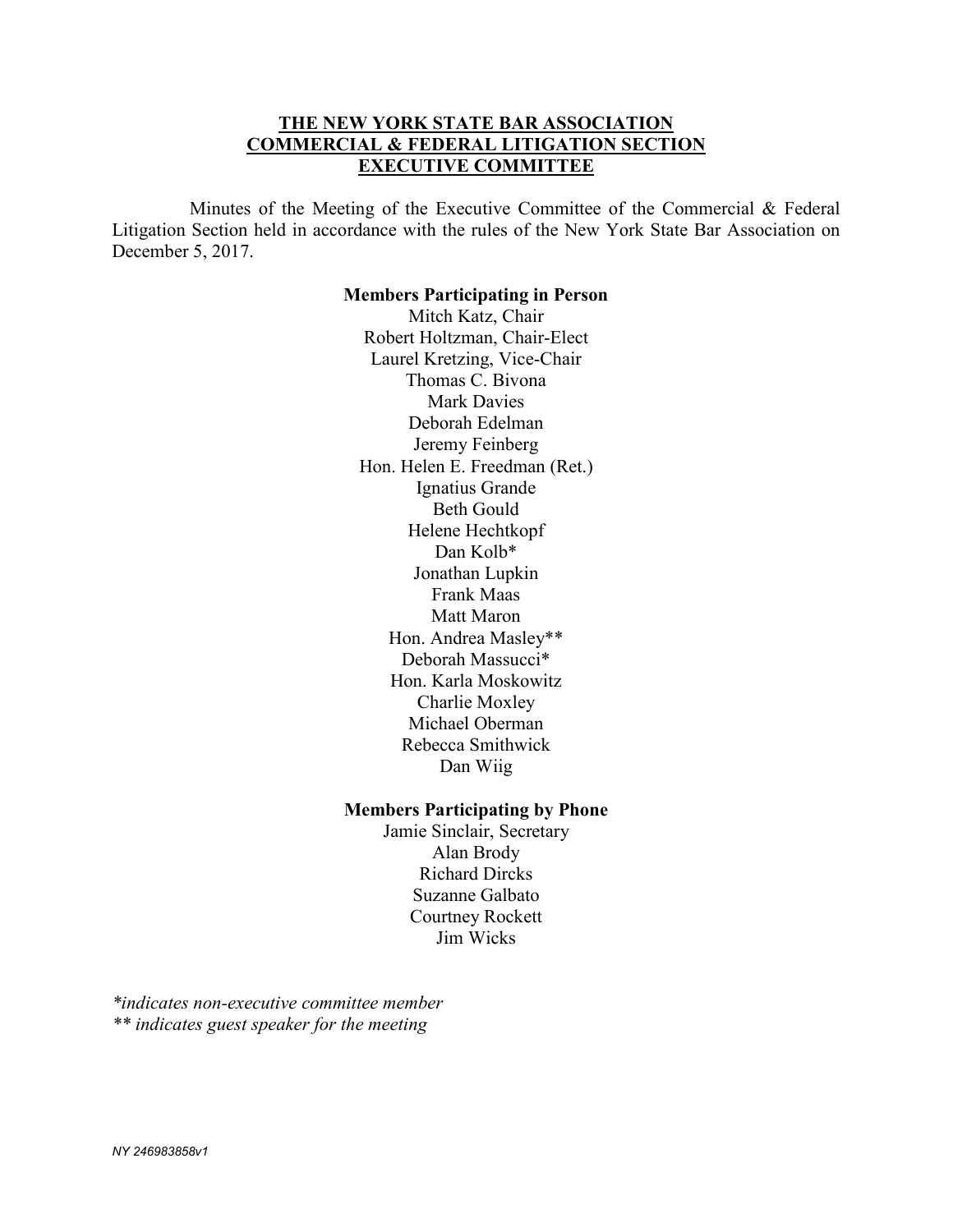The meeting came to order at 6:00 p.m. Section Chair Mitch Katz called the meeting to order and invited guest speaker Hon. Andrea Masley, Justice of the Supreme Court of the State of New York, New York County, to begin her remarks.

# **Guest Speaker: Hon. Andrea Masley, Justice of the Supreme Court of the State of New York, New York County**

Judge Masley began by introducing her law clerks and summarizing many of the procedures and practices in her chambers, including her methods for handling of discovery disputes. Her part rules are a mixture of Judge Oing's and Judge Ramos's rules, and she welcomes any suggestions from practitioners regarding ways to improve them. Judge Masley also advised lawyers to refrain from using any of her pet peeves in the courtroom, which include using overly dramatic tactics, yelling, and using legalese. The Judge recommends the use of direct testimony by affidavit to expedite the trial process and invited members to otherwise encourage the judiciary's efforts to adopt technology in the courtroom. Finally, Judge Masley took questions from members in attendance.

# **Approval of November 1, 2017 Meeting Minutes**

The November 1, 2017 meeting minutes were unanimously approved.

## **Committee Highlight- Alternative Dispute Resolution**

Charles Moxley, co-chair of the Alternative Dispute Resolution along with Jeff Zaino, advised that the Committee has been quite active, putting on programs almost every two months, ranging from topics such as "10 most important things for counsel and arbitrators" and "how to build a mediation practice". An upcoming program will address why mediation is underused in New York as compared to other jurisdictions. An engaging discussion regarding programming and collaboration between the Section and the Committee ensued.

# **Dispute Resolution Section – A Discussion about Collaboration with guests, Dan Kolb, Chair and Deborah Masucci, Chair Elect**

The Section was joined by Dan Kolb and Deborah Massucci from NYSBA's Dispute Resolution Section. Mr. Kolb and Ms. Massucci discussed the Section's efforts to provide mediation advocacy training to educate lawyers about the role of mediation. Advocating in the mediation setting requires different techniques than those typically utilized in a litigation setting. The ADR section is offering a 3-day commercial mediation training program in March at Fordham University School of Law, which will explore the differences between facilitative and evaluative or directive approaches in mediation, both from a practical and from an ethical perspective, and will discuss the advantages and disadvantages of these styles. Several suggestions were discussed for young lawyer programming including a program on how to become mediator and a shadowing or mentoring program for arbitration practice.

## **Scheindlin Award Program Recap**

The Scheindlin Award event was well received this year, with many in attendance commenting that it was a meaningful and touching event. Mitch Katz advised that the mock trial program will take place March 5, 2018 at a location TBD.